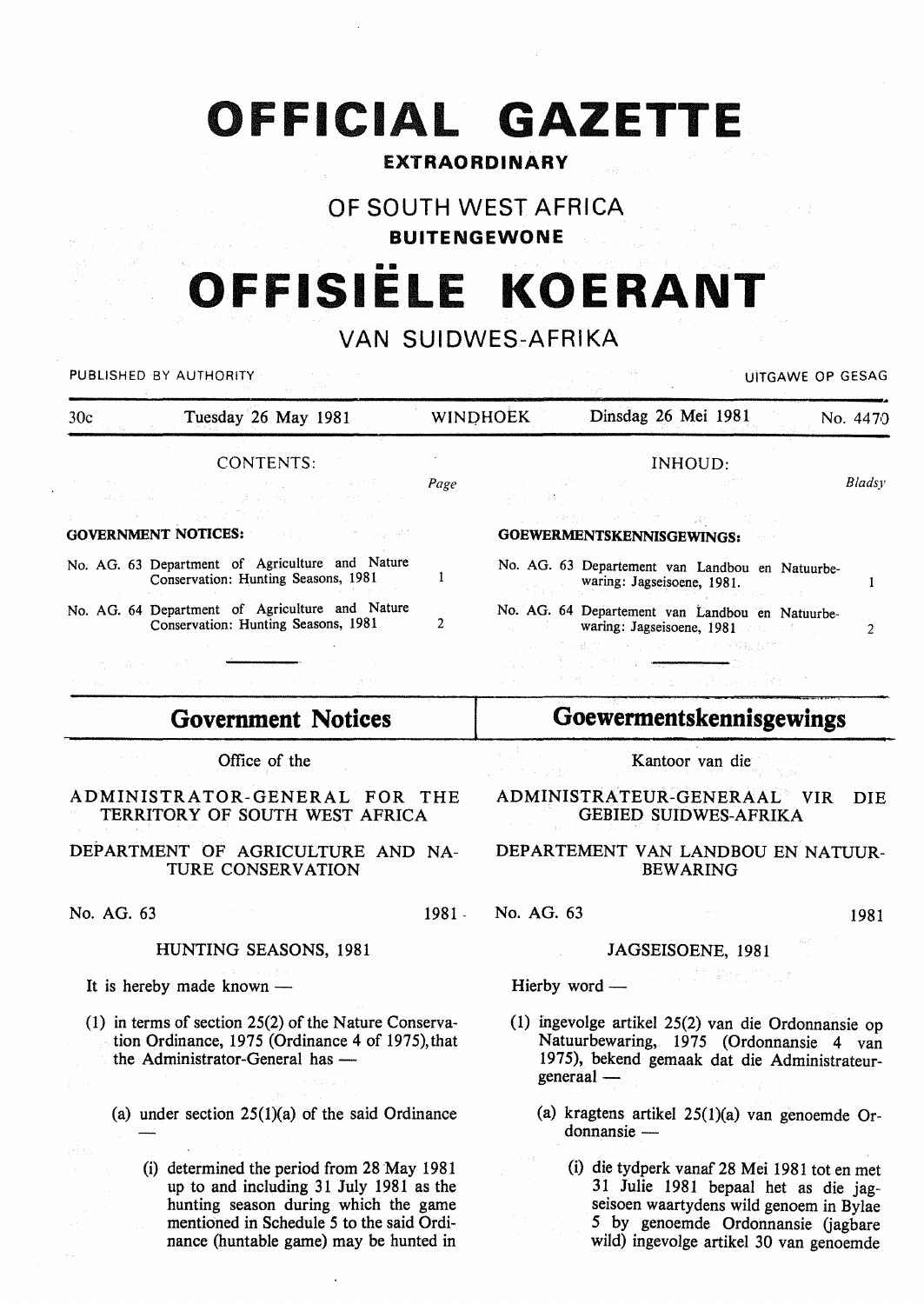鲨 高出西脑

terms of section 30 of the said Ordinance, but subject to the other provisions of the said Ordinance;

- (ii) determined the period from 1 August 1981 up to and including 30 September 1981 as the hunting season during which game mentioned in Schedule 6 to the said Ordinance (huntable game birds) may be hunted in terms of section 32 but subject to the other provisions of the said Ordinance;
- (b) under section 25(3) of the said Ordinance, made the hunting seasons referred to in paragraph (a) hereof applicable to those parts of the Territory in which the said Ordinance shall apply;
- (2) in terms of section 11(3) of the Nature Conservation in Certain Native Areas in South West Africa Proclamation, 1976 (Proclamation R.188 of 1976) that the Administrator-General has  $-$ 
	- (a) under section  $11(2)(a)$  of the said Proclamation varied the hunting season during which game mentioned in Annexure 3 to the said Proclamation (huntable game) may be hunted in accordance with the provisions of the said Proclamation for the year 1981 to the period from 28 May 1981 up to and including 31 July 1981; and some state of the state of
	- (b) under section 11(4) of the said Proclamation made the varied hunting season referred to in . paragraph (a) during which huntable game may be hunted applicable to those areas in the Territory in which the said Proclamation shall apply.

# **No. AG. 64 1981 1981**

#### HUNTING SEASONS, 1981

Under - Constant Processes

- (1) (a) section  $2(1)(a)$  of the Kavango Nature Conservation Act, 1974 (Act 4 of 1974 of the Legislative Council of Kavango), I hereby determine-
	- (i) the period from 28 May 1981 up to and including 31 July 1981 as the hunting season during which game mentioned in Schedule 3 to the said Act (game) may be hunted in terms of section 4, but subject to the other provisions of the said Act;

Ordonnansie, maar behoudens die ander bepalings van genoemde Ordonnansie gejag mag word;

- (ii) die tydperk vanaf 1 Augustus 1981 tot en  $3 + 32$ met 30 September 1981 bepaal het as die jagseisoen waartydens wild genoem in Bylae 6 by genoemde Ordonnansie (jagbare wildvoëls) ingevolge artikel 32, maar behoudens die ander bepalings van genoemde Ordinnansie, gejag mag word;
	- (b) kragtens artikel 25(3) van genoemde Ordonnansie die in paragraaf (a) bedoelde jagseisoene van toepassing gemaak het op daardie gedeeltes van die Gebied waar genoemde Ordonnansie van toepassing is;
- (2) ingevolge artikel 11(3) van die Proklamasie op Natuurbewaring in sekere Naturellegebiede in Suidwes-Afrika, 1976 (Proklamasie R.188 van 1976), bekend gemaak dat die Administrateurgeneraal-
	- (a) kragtens artikel 11(2)(a) van genoemde Proklamasie die jagseisoen waartydens wild genoem in Aanhangsel 3 by genoemde Proklamasie (jagbare wild) ingevolge die bepalings van genoemde Proklamasie gejag mag word, vir die jaar 1981 verander het na die tydperk vanaf 28 Mei 1981 tot en met 31 Julie 1981; Professor Ca
	- (b) kragtens artikel 11(4) van genoemde Proklamasie die in paragraaf (a) bedoelde verandering van die jagseisoen waartydens jagbare wild gejag mag word, van toepassing gemaak het op daardie gedeeltes van die Gebied waar genoemde Proklamasie van toepassing is. 行為症

No. AG. 64 1981

#### JAGSEISOENE, 1981

.<br>Alikuwa mwana

不整体或标本的

 $Krag tens$  —

n Nijeriya.

- (1) (a) artikel 2(1)(a) van die Kavangowet op Natuurbewaring, 1974 (Wet 4 van 1974 van die Wetgewende Raad van die Kavango), bepaal ek hierby  $-$ 
	- (i) die tydperk vanaf 28 Mei 1981 tot en met 31 Julie 1981 as die jagseisoen waarin wild genoem in Bylae 3 by genoemde Wet (wild) ingevolge artikel 4 van genoemde Wet, maar behoudens die ander bepalings van genoemde Wet, gejag mag word;